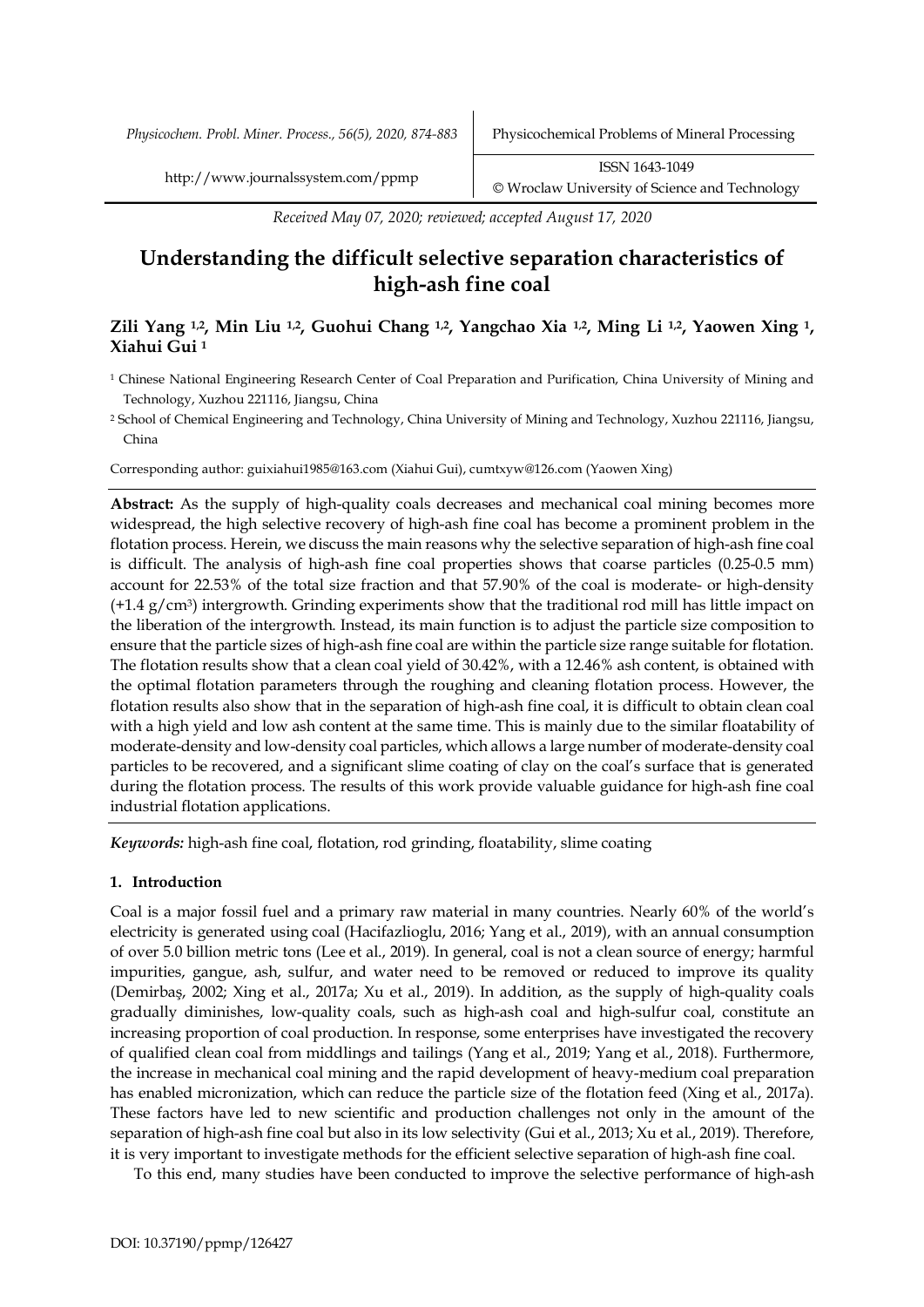fine coal, focusing on energy input (Gui et al., 2013; Xing et al., 2016), ultrasonic pretreatment (Ghadyani et al., 2018; Peng et al., 2018), flocculation flotation (Song and Valdivieso, 1998; Zou et al., 2019), oil agglomeration (Sahinoglu, 2018; van Netten and Galvin, 2018), and new flotation flowsheets (Çiçek et al., 2008; Xing et al., 2016; Yang et al., 2019). In recent decades, many scholars have found that one of the main reasons for the poor selectivity of high-ash fine coal is that clay minerals, such as kaolinite and montmorillonite, coat the surface of the coal or entrainment phenomenon. For example, Zhang et al. (2013) found a coat of kaolinite on coal surfaces via a scanning electron microscope (SEM). However, Xu et al. (2003) found that montmorillonite can inhibit coal flotation but not kaolinite clay. These inconsistent results may be due to the different chemical solutions used in the experiments. Xing et al. (2017b) reported that in the presence of  $0.1 \text{ mol/L Ca}^{2+}$ , the flotation recovery of fine coal with coats of either kaolinite or montmorillonite increased significantly, while the selectivity deteriorated.

The results mentioned above have provided profound insights into how to improve the process of selective separation of high-ash fine coal. However, considering its complex composition, multiple perspectives (not simply one single perspective, such as slime coating) are required to explain its poor selectivity. Therefore, in this work, the difficult selective separation characteristics of high-ash fine coal are studied using a wide range of components. The results provide valuable guidance for high-ash fine coal industrial flotation applications.

# **2. Materials and methods**

## **2.1. Materials**

A high-ash fine coal sample with an ash content of approximately 36% was collected from flotation tailing of a coal preparation plant in Hebei Province, China. The proximate analysis of the coal sample revealed that it had an air-dried moisture content of 1.35%, an ash content of 36.24%, a dry ash-free volatile matter content of 19.35%, and an air-dried fixed carbon content of 43.03%. In this study, the particle size distribution and particle density distribution of all coal samples were measured according to the previously reported details in the literature (Xie et al., 2013; Yang et al., 2019).

## **2.2. Rod milling test**

Owing to the high-ash fine coal sample was collected from flotation tailing, which generally contains a large number of 0.25-0.5 mm coarse particles and 1.4-1.6  $g/cm<sup>3</sup>$  intergrowth (Yang et al., 2018). Compared with ball milling, rod milling tends to achieve selective liberation of the intergrowth more easily (Li et al., 2018). Therefore, an XMB-67-200  $\times$  240 mm roll mill (Wuhan Exploring Machinery Factory, Wuhan city, China) was used to liberate the intergrowth and reduce the particle size of the high-ash fine coal sample. The rod grinding test flowsheet was prepared based on our previously reported methods (Yang et al., 2018). The conditions for the grinding experiment were as follows: 30% slurry density, 100 kg/h capacity, 53 r/min mill speed, and media-filling rates of 11, 13, 15, 17, and 19%.

# **2.3. Progressive release flotation tests of high-ash fine coal**

To evaluate the liberation of the high-ash fine coal after the rod grinding, progressive release flotation tests were conducted using an XFDII 1.0-L laboratory flotation machine (Jianfeng mill, Nanchang city, China). The progressive release flotation flowsheet is shown in Fig. 1(a). During the progressive release flotation tests, diesel oil (Zhuzhou Flotation Reagent & Chemicals Co., Ltd., Hunan province, China) and 2-octanol (Xilong Science Co. Ltd., Guangdong province, China) were used as the collector and frother, respectively. The pulp density, collector dosage, frother dosage, impeller speed, and air flow rate were maintained at  $80 g/L$ ,  $518 g/t$ ,  $240 g/t$ ,  $1200 r/min$ , and  $0.12 m<sup>3</sup>/h$ , respectively. After flotation, the froth concentrates and tailings were filtered, dried at 80 °C for 12 h, and weighed. The ash contents of all the products were measured using a muffle furnace.

## **2.4. Batch flotation tests of high-ash fine coal**

The high-ash fine coal sample was separated using two semi-industrial scale cyclonic-static microbubble flotation columns (FCSMCs): an FCSMC-300×3000 (diameter: 300 mm, height: 3000 mm) for the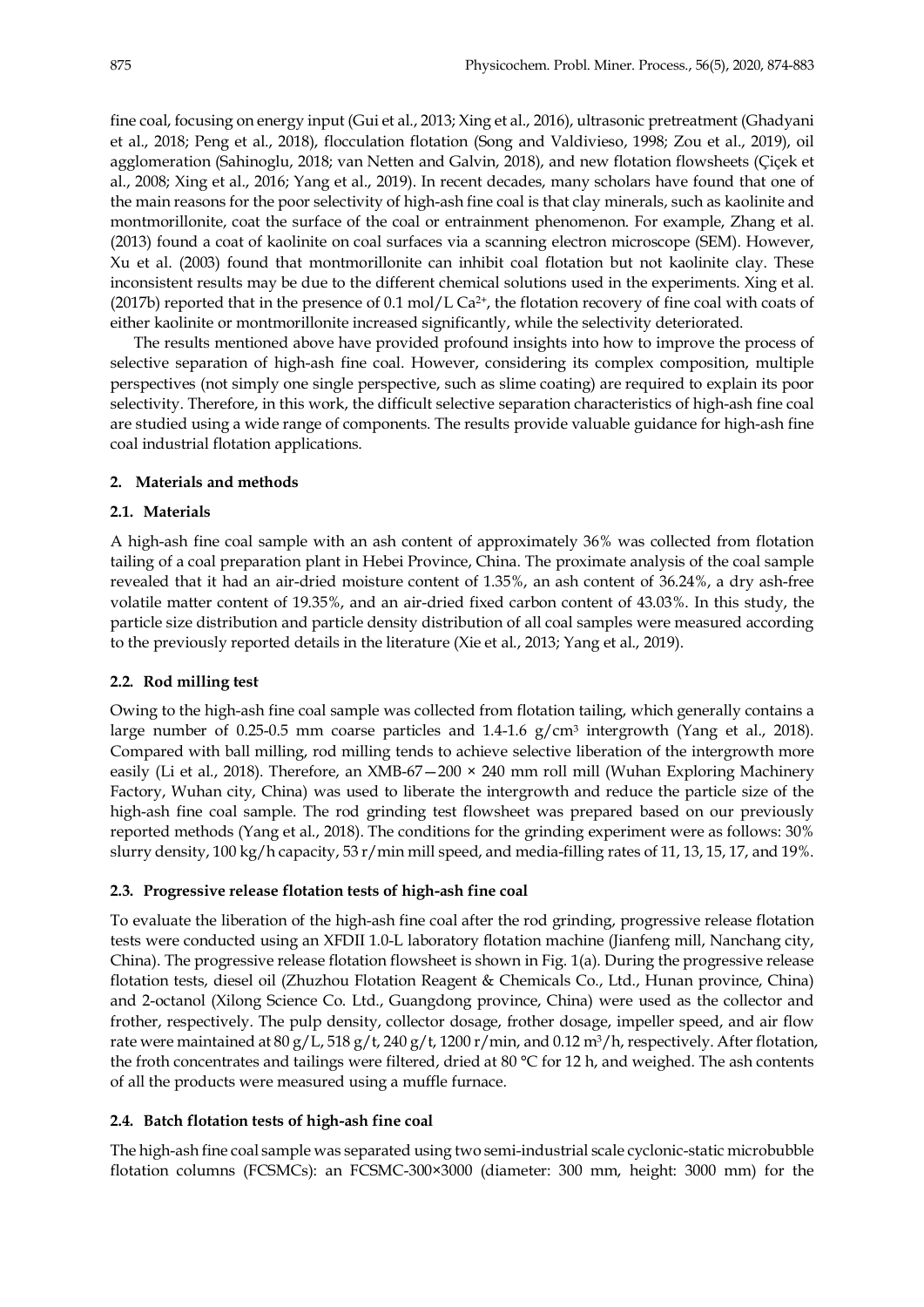roughing process and an FCSMC-200×3000 (diameter: 200 mm, height: 3000 mm) for the cleaning flotation process. The separation mechanism of FCSMCs is described in detail by Liu (1999), and the flotation flowsheet for these tests is shown in Fig. 1(b). Single factor tests were applied to determine the best separation conditions for the recovery of clean coal from the high-ash fine coal. To obtain the best separation results, the collector dosage, frother dosage, circulation pressure, and foam height were evaluated in the roughing stage. In addition, the foam height was evaluated in the cleaning stage. The concentrates of the roughing and cleaning processes were named C1 and C2, respectively.



Fig. 1. Flowsheet of (a) progressive release flotation tests and (b) batch flotation tests of high-ash fine coal

# **2.5. SEM-EDS analysis**

A Quanta TM250 scanning electron microscope with energy-dispersive X-ray spectroscopy (SEM-EDS, FEI Company, USA) was used to analyze the surface morphology and element composition of the C2 particles. First, a portion of C2 was collected and transferred to a test table. Then the surface of the coal sample was sprayed with a thin  $(\sim 2 \text{ nm})$  layer of gold coating to improve the image quality. The SEM-EDS working parameters were as follows: accelerating voltage =  $25 \text{ kV}$ , pressure <  $6 \times 10^{-4}$  Pa, working distance ~14 mm.

# **3. Results and discussion**

#### **3.1. High-ash coal characterization**

Table 1 lists the particle size distribution of the high-ash coal sample. It shows that the size distribution of the coal particles was relatively uniform, while the ash content gradually increased with decreasing particle size. In particular, the -0.074 mm coal particles accounted for 42.03% of the yield, with a 47.60% ash content. The average ash content of the -0.074 mm fraction was 11.25% higher than the total ash content, which means that the high-ash fraction of -0.074 mm particles may have caused significant contamination during the flotation process.

Table 2 presents the particle density distribution of the high-ash fine coal sample. The low-density particles of  $-1.4$  g/cm<sup>3</sup> accounted for approximately  $42\%$  of the total and had a total ash content of 12.50%, which is acceptable for most industrial applications. The moderate-density particles of 1.4-1.6  $g/cm<sup>3</sup>$  composed 26.25% of the total and had an ash content of 34.01%, indicating that the coal sample contained many intergrowths. Lastly, 31.65% of the sample was made up of the high-density (+1.6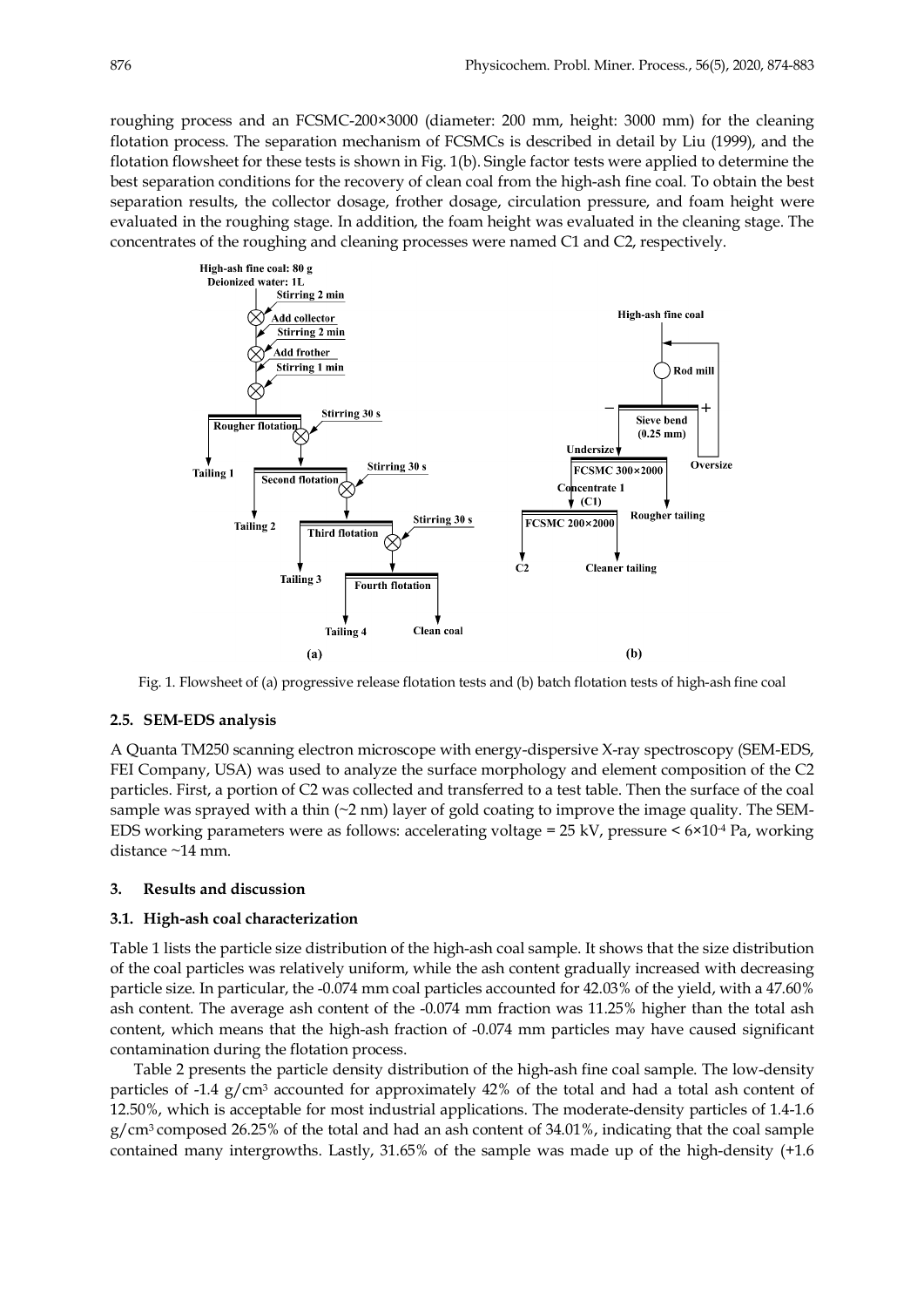$g/cm^3$ ) particles, which had an ash content greater than 70%. This implies that the coal sample contained a large number of gangue particles.

|                   |          |        | Oversize |        | Undersize |        |
|-------------------|----------|--------|----------|--------|-----------|--------|
| Particle size, mm | Yield, % | Ash, % | Yield, % | Ash, % | Yield, %  | Ash, % |
| $0.5 - 0.25$      | 22.53    | 25.23  | 22.53    | 25.23  | 100.00    | 36.35  |
| $0.25 - 0.125$    | 19.24    | 27.11  | 41.77    | 26.10  | 77.47     | 39.58  |
| $0.125 - 0.074$   | 16.20    | 33.58  | 57.97    | 28.19  | 58.23     | 43.70  |
| 0.074-0.045       | 15.58    | 39.56  | 73.55    | 30.60  | 42.03     | 47.60  |
| $-0.045$          | 26.45    | 52.34  | 100.00   | 36.35  | 26.45     | 52.34  |
| Total             | 100.00   | 36.35  |          |        |           |        |

Table 1. Particle size distribution of high-ash fine coal sample

Table 2. Particle density distribution of high-ash fine coal sample

| Density, $g/cm^3$ | Yield, % | Ash, % | Cumulative floats |          | Cumulative sinks |          |
|-------------------|----------|--------|-------------------|----------|------------------|----------|
|                   |          |        | Yield, %          | Ash, $%$ | Yield, %         | Ash, $%$ |
| $-1.3$            | 28.53    | 10.56  | 28.53             | 10.56    | 100.00           | 36.77    |
| $1.3 - 1.4$       | 13.57    | 16.58  | 42.10             | 12.50    | 71.47            | 47.23    |
| $1.4 - 1.5$       | 15.69    | 29.65  | 57.79             | 17.16    | 57.90            | 54.41    |
| $1.5 - 1.6$       | 10.56    | 40.51  | 68.35             | 20.76    | 42.21            | 63.61    |
| $1.6 - 1.8$       | 8.30     | 53.68  | 76.65             | 24.33    | 31.65            | 71.32    |
| $+1.8$            | 23.35    | 77.59  | 100.00            | 36.77    | 23.35            | 77.59    |
| Total             | 100.00   | 36.77  |                   |          |                  |          |

# **3.2. Liberation characteristics of high-ash fine coal**

Figs. 2(a) and 2(b) show the particle size distribution and progressive release flotation results, respectively, of the coal sample for different media-filling rates. As shown in Fig. 2(a), the particle size distribution curves shift gradually to the top left as the media-filling rate of the rod mill increases. This demonstrates that as the media-filling rate increased, the coarse particle fraction decreased while the fine particle fraction increased. Further analysis indicated that there was an inverse linear relation between the *d50* and *d80* passing size values and the media-filling rate. This can be explained by the fact that a higher media-filling rate increased the probability of collision between the coal and rod. In general, the particle size range suitable for fine coal flotation is 0.074-0.25 mm. For a media-filling rate of 15%, *d50* and *d80* were 0.11 and 0.26 mm, respectively, and for a media-filling rate of 17%, *d50* and *d80* were 0.09 and 0.24 mm, respectively. Therefore, the particle sizes of the coal sample matched the particle size range suitable for fine coal flotation (Fuerstenau et al., 2007).

Fig. 2(b) shows the results of progressive release flotation for the grinded coal products. At the required maximum coal ash content of 12.5%, the clean coal yields of the grinded coal products were 28.23, 24.69, 36.46, 33.56, and 32.18% for media-filling rates of 11, 13, 15, 17, and 19%, respectively. However, the qualified clean coal yield did not significantly increase with a change in the particle size distribution, which suggests that the rod milling did not significantly affect the intergrowth liberation of the high-ash fine coal. This phenomenon is possibly due to minerals such as quartz, pyrite, kaolinite, and maceral, which were closely combined in the high-ash fine coal sample (Yang et al., 2019). Therefore, it can be concluded that traditional rod grinding process has little impact on the liberation of minerals and maceral components in the high-ash fine coal. Instead, its main function is to adjust the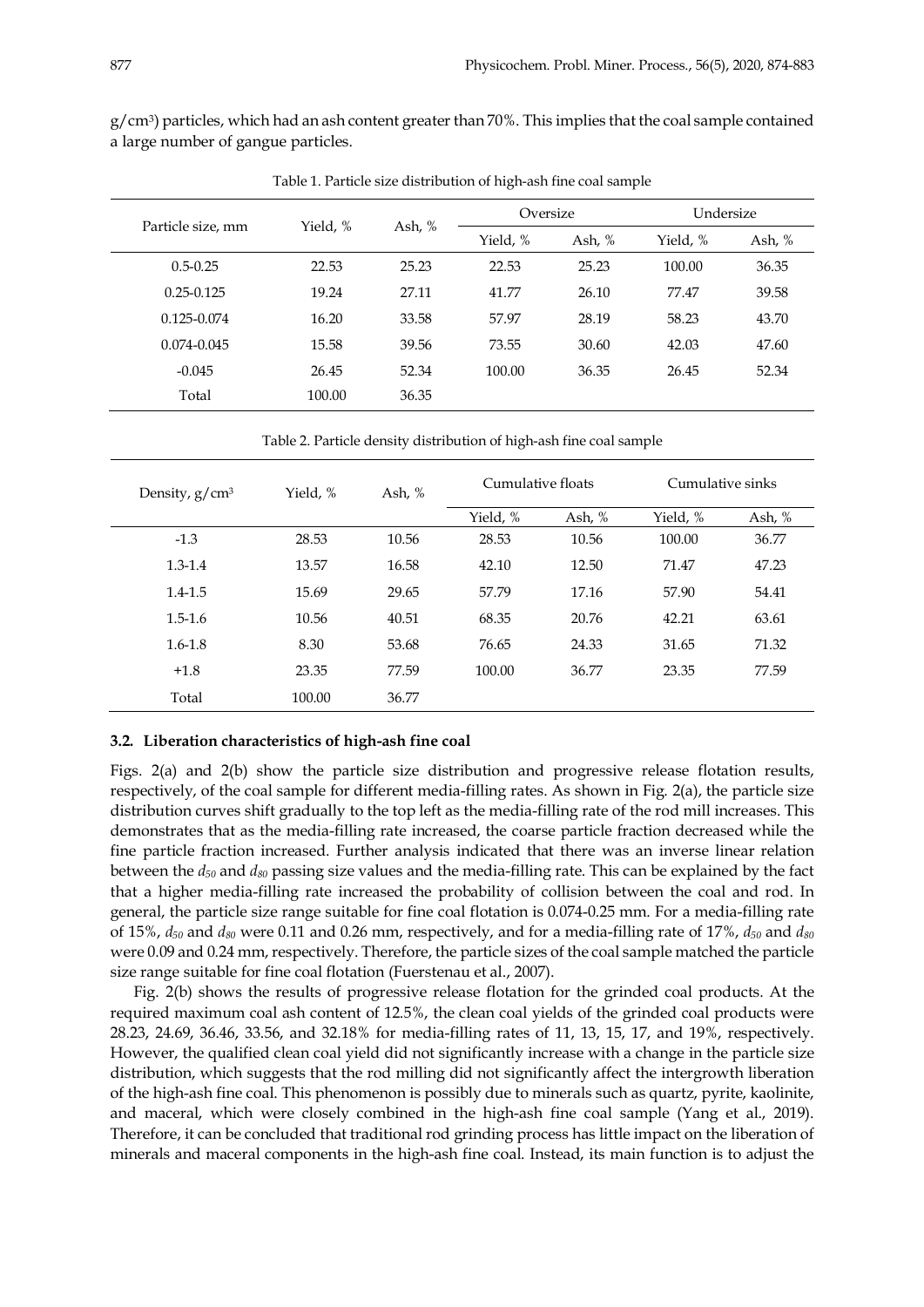particle size distribution to ensure that the particle size of the grinded products meets the flotation requirements.



Fig. 2. The liberation characteristics of high-ash fine coal for different media-filling rates: (a) particle size distribution and (b) curves of progressive release flotation for grinded products

#### **3.3. Condition experiments of roughing flotation**

The capacity determines the residence time of the coal particles in the pulp in the flotation column. Fig. 3(a) displays the effect of capacity on the flotation performance of the high-ash fine coal sample. As the capacity of the pulp increased, the recovery of combustible matter decreased. However, the ash content decreased slightly and then increased sharply. This was because many fine slime minerals with high ash content required unselective recovery at a higher capacity, resulting in an increase in the ash content of C1. When the capacity of the pulp was  $1 \text{ m}^3/\text{h}$ , a superior result of approximately 72% combustible matter recovery with a 16% ash content was obtained. Therefore, further experiments were conducted at a capacity of  $1 \text{ m}^3/\text{h}$ .

Fig. 3(b) presents the combustible matter recovery and ash content of C1 for different collector dosages ranging from 1200 to 2400 g/t and a constant capacity of 1  $\text{m}^3$ /h. Both the combustible matter recovery and ash content of C1 increased as the collector dosage increased. In particular, when the collector dosage was increased from 1200 to 2100 g/t, the recovery rate of the combustible matter increased more rapidly than that of the ash content. However, for collector dosages ranging from 2100 to 2400 g/t, the ash content of C1 increased more sharply than that of the combustible matter. This can be ascribed to the fact that, for a higher collector dosage, the collector also enhanced the hydrophobicity of coal particles with high ash content. Therefore, the optimal separation of 63.77% combustible matter recovery and 16.11% ash content corresponded to a diesel oil dosage of 2100 g/t.



Fig. 3. Combustible matter recovery and ash content of C1 with various flotation parameters: (a) capacity, (b) collector dosage, (c) frother dosage, and (d) foam height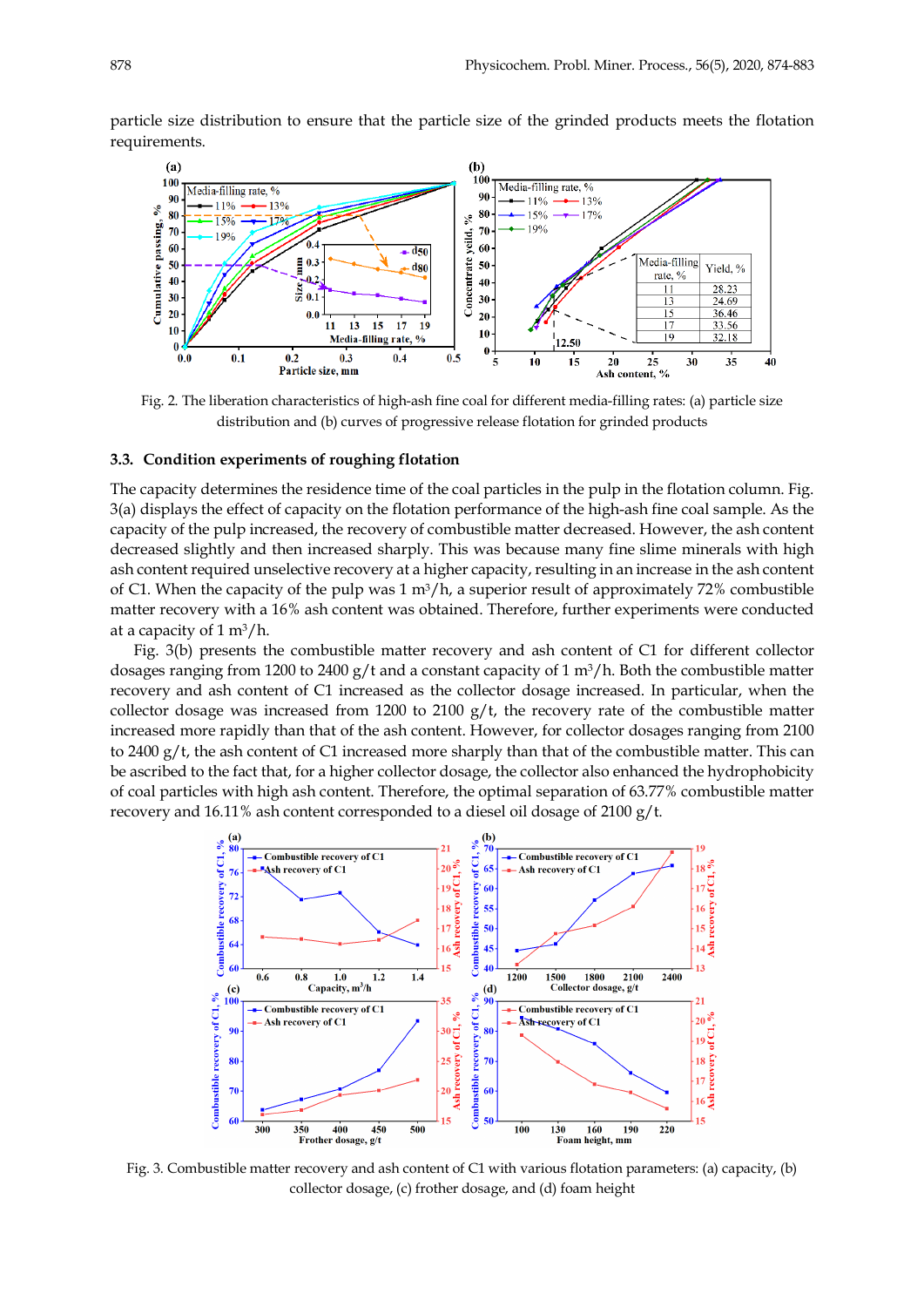Fig. 3(c) demonstrates the effect of the frother dosage on the flotation performance of the high-ash fine coal sample. The capacity and collector dosage of the diesel oil were held constant at  $1 \text{ m}^3/\text{h}$  and 2100 g/t, respectively. As the frother dosage was increased from 300 to 350 g/t, the recovery of combustible matter ranged from 60 to 70%, with a corresponding ash content of approximately 16%. When the frother dosage was increased from 350 to 500 g/t, the combustible matter recovery increased from 70 to 93% while the ash content remained above 20%. The increase in combustible matter recovery and ash content in C1 was mainly due to the higher frother dosage, which produced a more stable foam layer. This helped to form more bubble-particle aggregate and also promoted the entrainment of clay slime (Han et al, 2014). To ensure that the ash content was as close as possible to the upper limit of 12.5% required in the coke industry while maximizing the combustible matter recovery, a frother dosage of 350 g/t was chosen.

Fig. 3(d) displays the effect of the foam height in the FCSMC 300×3000 on the flotation performance of the high-ash fine coal sample. The capacity, collector dosage, and frother dosage were held at  $1 \text{ m}^3/\text{h}$ , 2100 g/t, and 350 g/t, respectively. The results clearly show that as the foam height increased, the combustible matter recovery and ash content of C1 decreased. This occurred primarily because coarse coal particles or weak hydrophobic particles fell off the bubbles as the foam height increased. In addition, the secondary enrichment of the coal was facilitated by a higher foam layer, which helped to reduce the entrainment of high ash materials and decrease the ash content of C1. The optimal separation of 78.85% combustible matter recovery and 16.84% ash content corresponded to a foam height of 160 mm.

#### **3.4. Condition experiments of cleaning flotation**

The condition tests of roughing flotation show that the optimal separation of the high-ash fine coal (approximately 70% combustible matter with a 15-17% ash content) was achieved at a capacity of 1  $\text{m}^3/\text{h}$ , a collector dosage of 2100 g/t, a frother dosage of 350 g/t, and a foam height of 160 mm. To meet the 12.5% ash content requirement of qualified clean coal, it was necessary to further investigate the cleaning flotation process. The ash content of C1 was able to be decreased significantly by controlling the foam height parameter in the flotation column. Therefore, the effect of foam height on the flotation index was investigated in the cleaning flotation flowsheet based on the roughing flotation results described above.

| Foam height, mm |          | C <sub>2</sub> |                            | Cleaner tailing |        | Rougher tailing |        |
|-----------------|----------|----------------|----------------------------|-----------------|--------|-----------------|--------|
|                 | Yield, % | Ash, %         | Recovery of combustible, % | Yield, %        | Ash, % | Yield. %        | Ash, % |
| 200             | 64.51    | 15.89          | 65.25                      | 1.39            | 60.78  | 34.09           | 48.93  |
| 250             | 64.75    | 15.03          | 65.80                      | 2.78            | 47.82  | 32.47           | 50.72  |
| 300             | 66.67    | 14.91          | 67.46                      | 3.72            | 33.64  | 29.61           | 60.38  |
| 350             | 48.21    | 13.78          | 49.57                      | 13.12           | 24.81  | 38.66           | 48.03  |
| 400             | 38.04    | 12.85          | 39.65                      | 25.77           | 21.59  | 36.19           | 47.00  |
| 450             | 30.42    | 12.46          | 31.61                      | 38.58           | 27.41  | 30.99           | 40.36  |

Table 3. Effect of cleaning separation foam height on flotation index

The results are presented in Table 3. As the height of the foam layer increased, the yield of C2 and the combustible matter recovery decreased significantly, while the cleaner tailing showed the opposite trend. Meanwhile, the ash content of C2 and the cleaner tailing decreased continuously with increasing foam height. Specifically, when the foam height was 300 mm or less, a yield of approximately 65% combustible matter with a 15% ash content was obtained as a result of the cleaning flotation process. This result was largely attributable to the recovery of a large amount of intergrowth with high ash content, which was the result of the cleaner tailing (column second from the right in Table 3). However, the yield of the cleaner tailing was only 1-4%. As the foam height increased to more than 300 mm, the yield and the combustible matter recovery for C2 decreased rapidly from 66.67 to 30.42% and from 67.46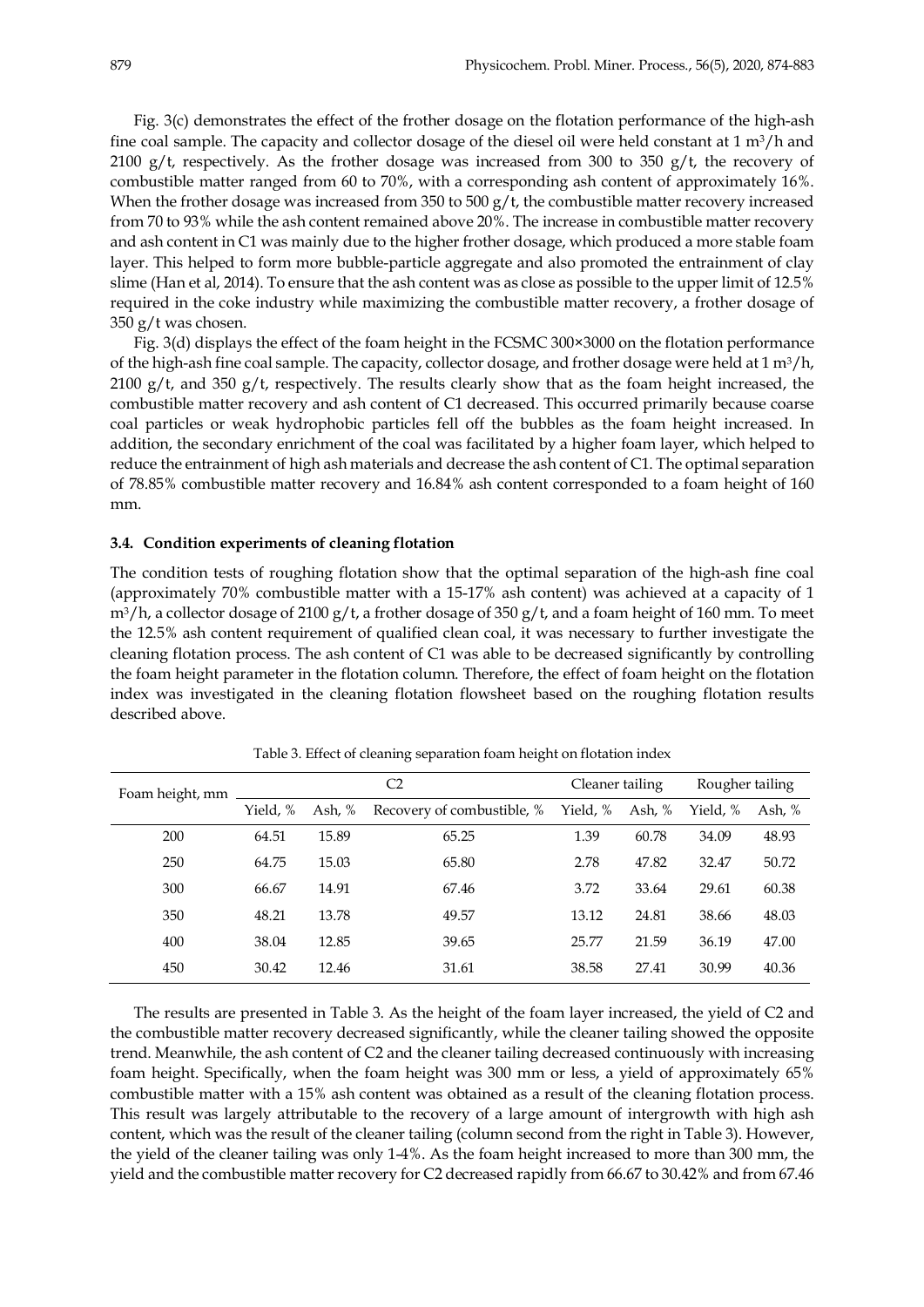to 31.61%, respectively. Meanwhile, the ash content of C2 decreased from 13.78 to 12.46%. The ash content of the C2 clean coal met the requirements only when the foam height was 450 mm. In addition, the yield of the cleaner tailing increased steeply from 3.72 to 38.58%, with an average ash content of  $\sim$ 24.50%. This value was a result of the fact that a significant secondary enrichment of a high foam layer prevented the intergrowth with a high ash content from rising to the top of the foam layer (Gui et al., 2010; Ni et al., 2015). That is, a high foam layer was needed to ensure the ash content of the clean coal was less than 12.5%, but this resulted in a low yield of clean coal. On the contrary, a yield of more than 60% clean coal could be achieved at a low foam layer height, but the ash content of the clean coal exceeded 12.5%. Thus, the cleaning flotation tests indicated that it was difficult to achieve a high yield and a low ash content at the same time.

#### **3.5. Separation characteristics of clean coal**

To further investigate the difficult selective separation characteristics of high-ash fine coal, the clean coal samples generated with foam heights of 250 and 450 mm were analyzed in terms of their particle size distributions, particle density distributions, and SEM images.

Table 4 shows the particle size distributions of the clean coal samples generated using foam heights of 250 mm and 450 mm. The two samples exhibited similar particle size distributions, as both were dominated by fine particles with sizes of -0.074 mm, which were responsible for more than 60% of the yield. However, the ash contents of the 250 mm sample were approximately 1-4 percentage points higher than those of the 450 mm sample. In general, the finer the particle size, the larger the absolute difference in ash content. This indicates that higher foam layers reduced the ash content of the clean coal, especially for fine particle sizes.

| Size, mm        |          | $250 \text{ mm}$ |          | $450 \text{ mm}$ |                   |
|-----------------|----------|------------------|----------|------------------|-------------------|
|                 | Yield, % | Ash, %           | Yield, % | Ash, $%$         | Ash difference, % |
| $0.25 - 0.5$    | 7.83     | 9.83             | 8.53     | 8.37             | 1.46              |
| $0.25 - 0.125$  | 10.88    | 10.42            | 11.26    | 9.75             | 0.67              |
| $0.125 - 0.074$ | 16.85    | 13.65            | 14.73    | 11.63            | 2.02              |
| $0.074 - 0.045$ | 27.68    | 15.38            | 30.84    | 13.52            | 1.86              |
| $-0.045$        | 36.76    | 18.67            | 34.64    | 14.23            | 4.44              |
| Total           | 100.00   | 15.32            | 100.00   | 12.62            |                   |

Table 4. Particle size distributions of clean coal produced using foam heights of 250 and 450 mm

Table 5 shows the density distribution of the clean coal samples generated at foam heights of 250 mm and 450 mm. For the 250 mm sample, the yields of the low-density fraction  $(-1.4 \text{ g/cm}^3)$ , moderatedensity fraction (1.4-1.6  $g/cm^3$ ), and high-density fraction (+1.6 cm<sup>3</sup>) were 52.52, 34.60, and 12.88%, respectively. For the 450 mm sample, the yields of the corresponding density fractions were 69.06, 19.02, and 11.92%, respectively. In general, the higher the density of the coal particles, the more the coal contained minerals (such as kaolinite, quartz, and montmorillonite) and the weaker the coal's surface hydrophobicity. This resulted in a smaller adhesion force between the coal particles and bubbles during the flotation process. After increasing the height of the foam layer, the upper layer of bubbles coalesced more vigorously, leading to the desorption of the moderate- and high-density coal particles from the bubbles. In turn, this led to a decrease in the proportion of the moderate- and high-density coal particles in the clean coal. It can be concluded that the ash content of the clean coal produced using a foam layer height of 250 mm exceeded the requirement (12.5%) primarily because the moderate-density materials with high ash contents were recovered in the flotation process. Furthermore, for the foam layer height of 250 mm, the yields of the clean coal for the three density fractions of 1.4-1.5, 1.5-1.6, and 1.6-1.7 g/cm3 were 23.76, 18.75, and 15.85%, respectively. The corresponding ash contents were 10.54, 14.38, and 22.46%, respectively. The small difference between yields demonstrates that the components with different densities in high-ash fine coal have similar floatability characteristics. This can cause difficulty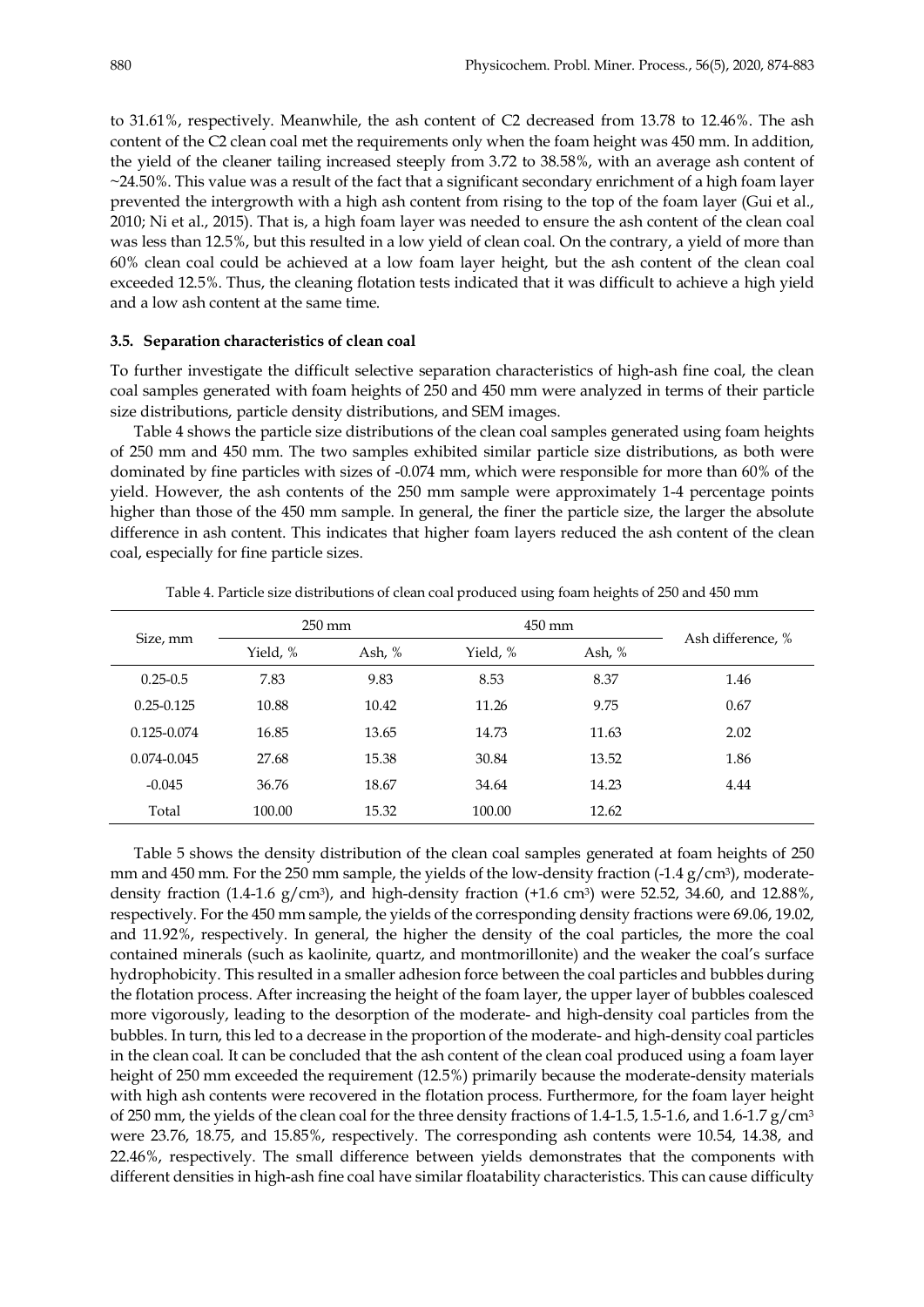in accurately separating the high-ash fine coal from the ash content so that the clean coal exceeds the standard (Gui et al., 2017; Wang et al., 2018).

| Table 5. Particle density distributions of clean coal produced at foam heights of 250 and 450 mm |  |
|--------------------------------------------------------------------------------------------------|--|
|                                                                                                  |  |

| Density        | $250 \text{ mm}$ |          | $450$ mm |          |  |
|----------------|------------------|----------|----------|----------|--|
| $g/cm^3$       | Yield, %         | Ash, $%$ | Yield, % | Ash, $%$ |  |
| $-1.3$         | 28.76            | 5.42     | 35.42    | 4.89     |  |
| $1.3 \sim 1.4$ | 23.76            | 10.54    | 33.64    | 9.42     |  |
| $1.4 - 1.5$    | 18.75            | 14.38    | 11.45    | 12.68    |  |
| $1.5 \sim 1.6$ | 15.85            | 22.46    | 7.57     | 20.43    |  |
| $1.6 - 1.8$    | 7.46             | 31.95    | 8.20     | 31.00    |  |
| $+1.8$         | 5.42             | 54.67    | 3.72     | 52.80    |  |
| Total          | 100.00           | 15.67    | 100.00   | 12.41    |  |



Fig. 4. Surface morphology and elemental spectrograms of clean coal produced at a foam layer height of (a) 250 mm and (b) 450 mm

Figs. 4(a) and 4(b) present the surface morphology and elemental spectrograms of the clean coal samples produced at foam layer heights of 250 mm and 450 mm, respectively. The two clean coal surfaces were coated with a large quantity of fine particles. According to the SEM images, points P1 and P3 are clean areas. The elemental spectrum analysis shows that the main elemental composition of those areas was carbon (C), which can be characterized as coal. Points P2 and P4 represent the fine particles, and the spectrogram indicates that those fine particles were clay because the main elemental compositions were oxygen (O), aluminum (Al), and silicon (Si). The carbon was detected in P2 and P4 mainly because the diameter of the electron beam spot  $(\sim 10 \,\mu m)$  produced by the SEM was larger than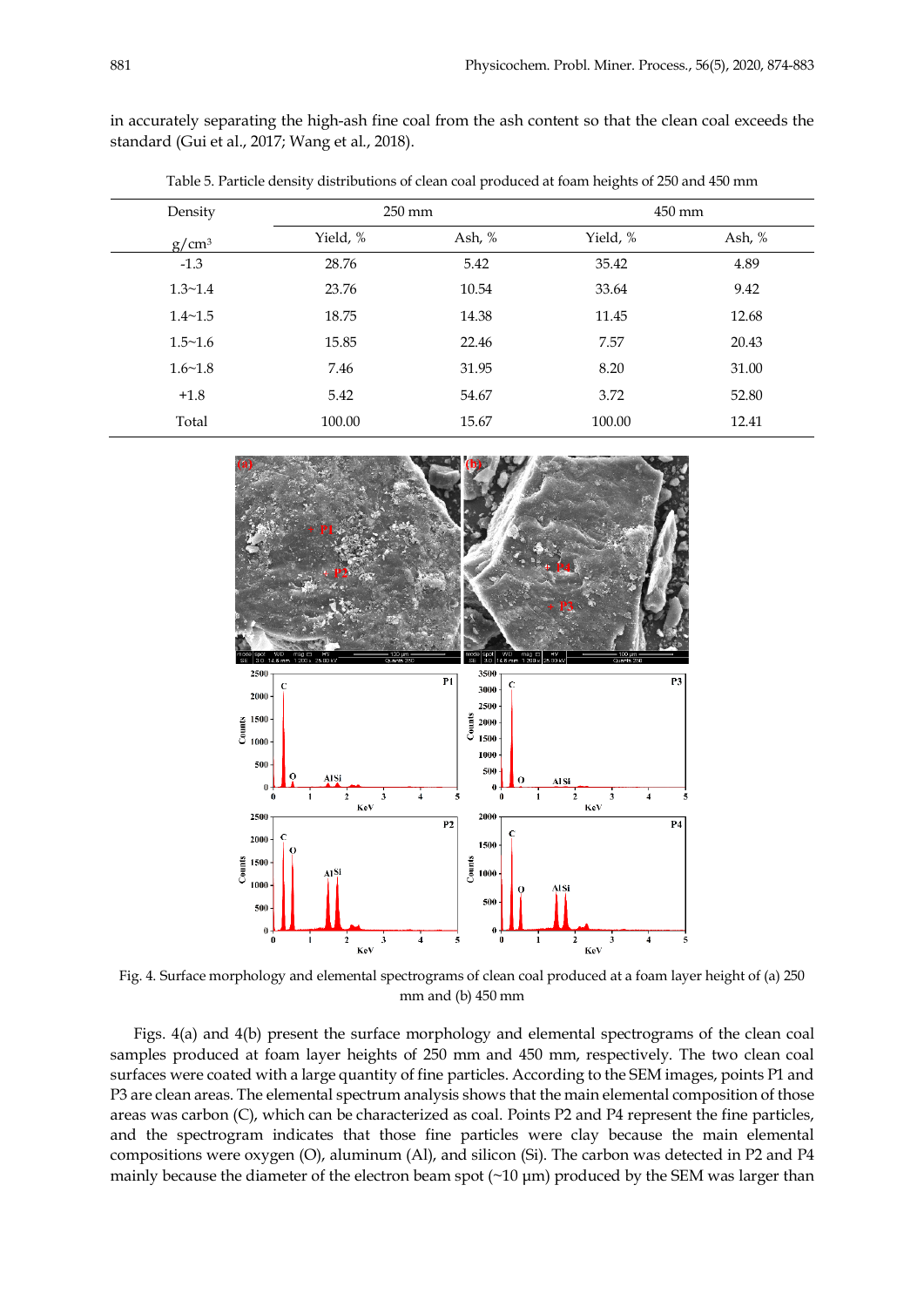the particle size of clay, which is often a few microns or even smaller. Therefore, it is inevitable that some clean areas would be detected. In summary, the SEM images indicated that heterogeneous condensation of fine clay onto the surface of the coal occurred during the flotation process. The slime coating on the surface of the coal was also a cause of the high ash content of the clean coal and the poor selectivity of the high-ash fine coal (Ali et al., 2018; Peng et al., 2018; Xu et al., 2003). On the other hand, the density of the fine clay coat on the surface of the clean coal produced using a foam layer height of 450 mm was less than that of the clean coal produced using a foam layer height of 250 mm. This indicates that a high foam layer reduced the floating of coal particles covered by slime minerals.

# **4. Conclusions**

The selective separation characteristics of high-ash fine coal were analyzed comprehensively in this study. The main conclusions of this study are the following:

(1) The particle size distribution of the high-ash fine coal sample was relatively uniform. The ash content gradually increased with decreasing particle size, while the ash content of -0.074 mm coal particles was 11.25% higher than that of the whole sample. This caused undesirable effects during the flotation process. The total yield of moderate- and high-density particles in the high-ash fine coal was more than 55%, with an average ash content of 54.10%. This indicates that there were large quantities of intergrowth and clay minerals.

(2) After rod grinding was complete, the particle size range of the high-ash fine coal was suitable for flotation requirements at media-filling rates of 15 or 17%, but the qualified clean coal yield did not significantly increase. This shows that it is difficult to liberate the intergrowth in high-ash fine coal by traditional grinding processes, and that the main function of grinding is to adjust the particle size distribution of high-ash fine coal.

(3) The qualified clean coal (less than 12.5% ash content) was obtained from high-ash fine coal using two FCSMCs with roughing and cleaning flotation flowsheets. A good flotation performance (30.42% yield, 12.46% ash content, and 31.61% combustible matter recovery) was achieved with a 1 m<sup>3</sup>/h capacity, a 2100 g/t collector dosage, a 350 g/t frother dosage, a 160 mm foam height for roughing, and a 450 mm foam height for cleaning.

(4) It was difficult to obtain a high yield and a low ash content for the clean coal at the same time in the high-ash fine coal flotation process when diesel oil and 2-octanol were used as the collector and frother, respectively. The main reasons for this were that the similar floatability of moderate- and lowdensity coal particles allowed a majority of the particles to be recovered and that the heterogeneous condensation of slime minerals onto the surface of the coal during the flotation process caused the high ash content of the clean coal and the poor selectivity of the high-ash fine coal.

#### **Acknowledgments**

This work was supported by the National Key R&D Program of China (2018YFC0604702), Jiangsu Province Science Fund for Distinguished Young Scholars (BK20180032), the National Nature Science Foundation of China (Grant no. 51922106, 21978318, 51904300, 51774286, and 51920105007), China Postdoctoral Science Foundation funded project (2018M642369, 2019T120482), Jiangsu Natural Science Fund-Youth Fund (BK20190639), and Young Elite Scientists Sponsorship Program by CAST (2018QNRC001).

### **References**

ALI, D., HAYAT, M.B., ALAGHA, L., MOLATLHEGI, O.K., 2018. *An evaluation of machine learning and artificial intelligence models for predicting the flotation behavior of fine high-ash coal*. Adv. Powder Technol. 29(12), 3493-3506.

ÇİÇEK, T., CÖCEN, İ., EEGİN, V.T., CENGİZLER, H., 2008. *An efficient process for recovery of fine coal from tailings of coal washing plants*. Energ. Source Part A 30(18), 1716-1728.

DEMIRBAS, A., 2002. *Demineralization and desulfurization of coals via column froth flotation and different methods*. Energ. convers manage 43(7), 885-895.

FUERSTENAU, M.C., JAMESON, G.J., YOON, R.H., 2007. *Froth flotation: a century of innovation*. SME.